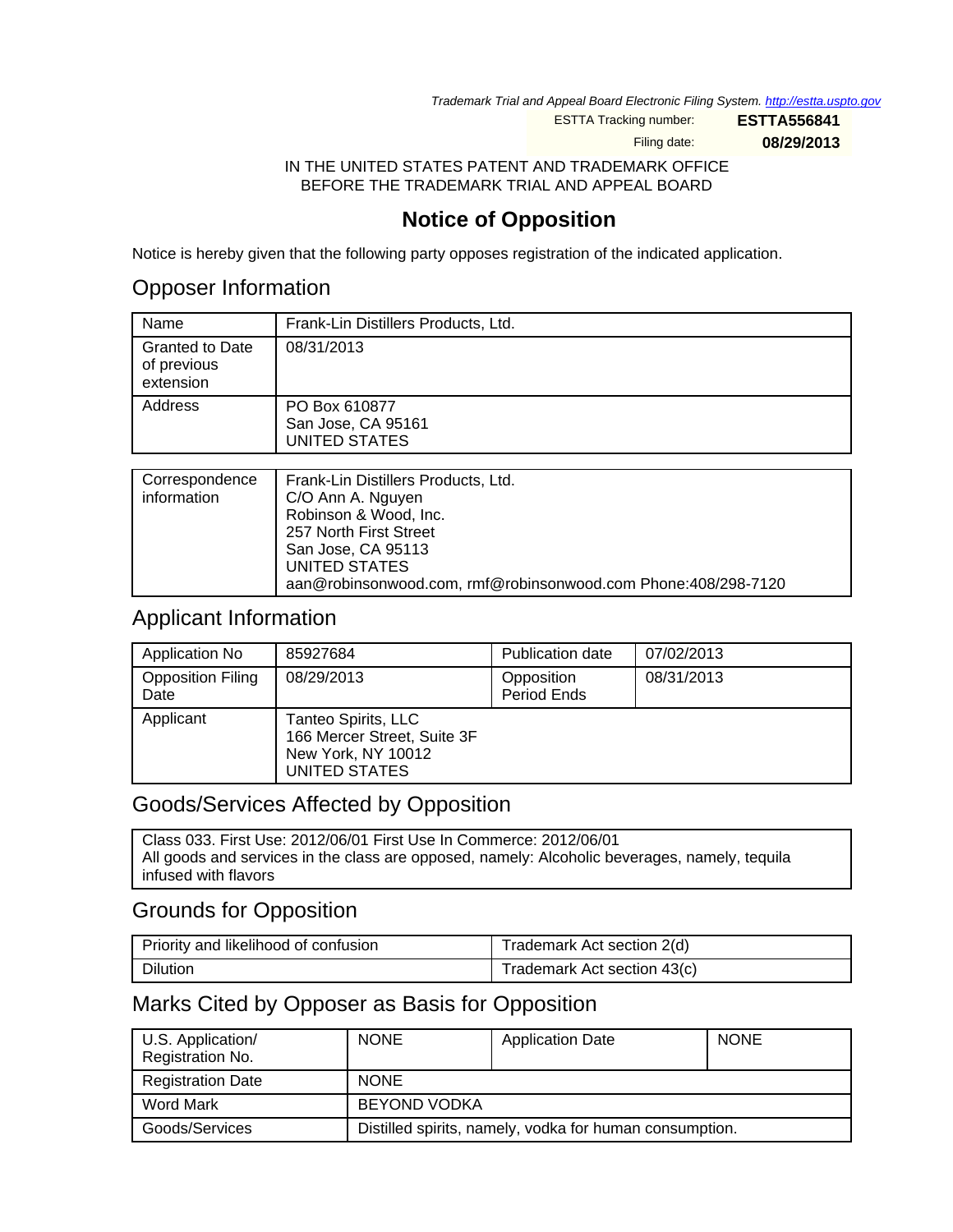| U.S. Registration<br>No. | 3955023                                                                                                                                 | <b>Application Date</b>  | 09/23/2010  |
|--------------------------|-----------------------------------------------------------------------------------------------------------------------------------------|--------------------------|-------------|
| <b>Registration Date</b> | 05/03/2011                                                                                                                              | Foreign Priority<br>Date | <b>NONE</b> |
| Word Mark                | <b>BEYOND VODKA</b>                                                                                                                     |                          |             |
| Design Mark              |                                                                                                                                         |                          |             |
| Description of<br>Mark   | <b>NONE</b>                                                                                                                             |                          |             |
| Goods/Services           | Class 033. First use: First Use: 2002/04/15 First Use In Commerce: 2002/05/07<br>Distilled Spirits, namely, vodka for human consumption |                          |             |

| U.S. Registration<br>No. | 3955023                                                                       | <b>Application Date</b>  | 09/23/2010  |
|--------------------------|-------------------------------------------------------------------------------|--------------------------|-------------|
| <b>Registration Date</b> | 05/03/2011                                                                    | Foreign Priority<br>Date | <b>NONE</b> |
| Word Mark                | <b>BEYOND VODKA</b>                                                           |                          |             |
| Design Mark              |                                                                               |                          |             |
| Description of<br>Mark   | <b>NONE</b>                                                                   |                          |             |
| Goods/Services           | Class 033. First use: First Use: 2002/04/15 First Use In Commerce: 2002/05/07 |                          |             |
|                          | Distilled Spirits, namely, vodka for human consumption                        |                          |             |

| าhments<br>апас | .pdf(31<br>1463<br>with POS .<br>bvtes<br>Jpposition |
|-----------------|------------------------------------------------------|
|                 |                                                      |

# **Certificate of Service**

The undersigned hereby certifies that a copy of this paper has been served upon all parties, at their address record by First Class Mail on this date.

| Signature | /Rachelle M. France/                |
|-----------|-------------------------------------|
| Name      | Frank-Lin Distillers Products, Ltd. |
| Date      | 08/29/2013                          |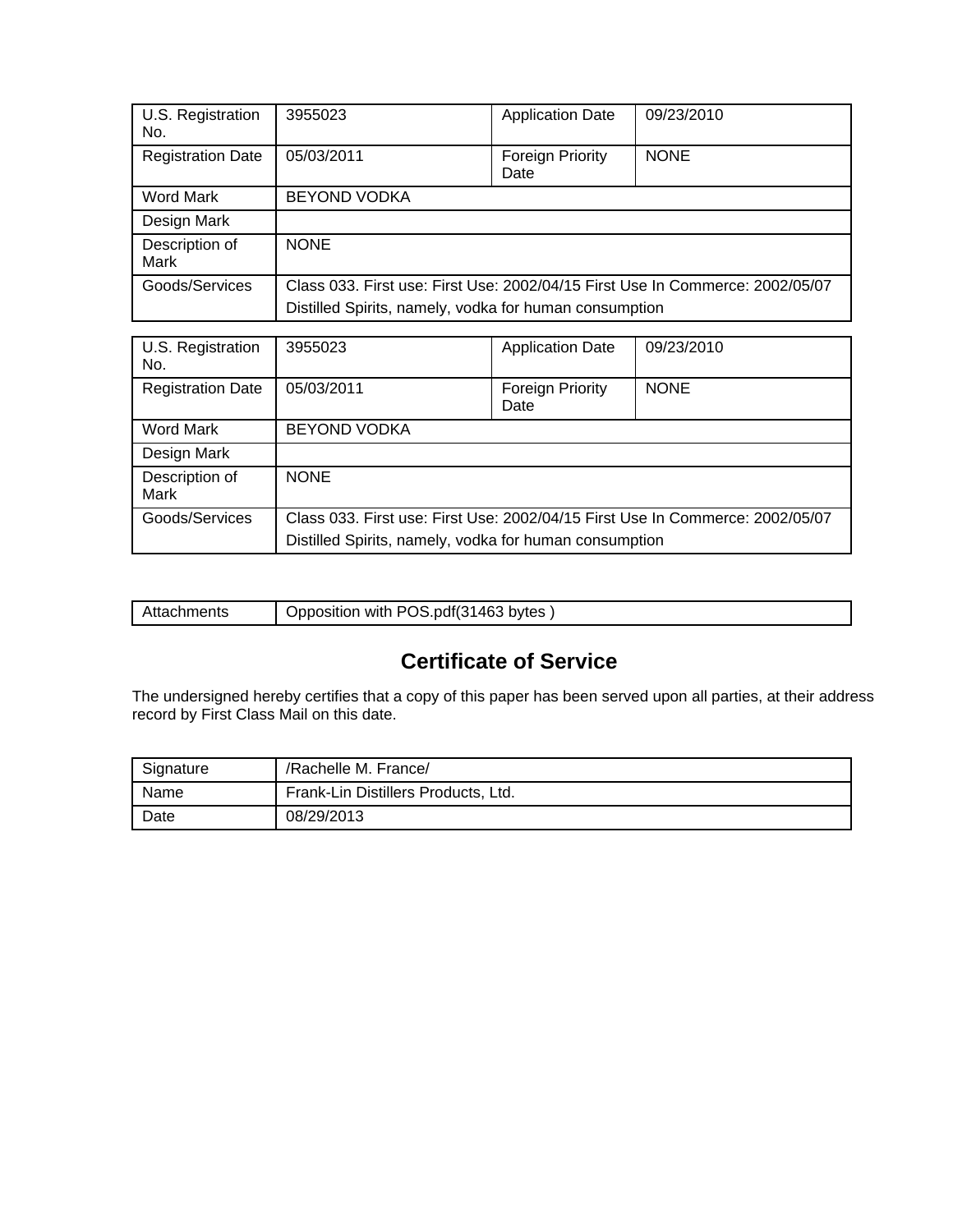Ann A. Nguyen (Cal. State Bar No. 178712) ROBINSON & WOOD, INC. 227 North First Street San Jose, CA 95113 Phone: (408) 298-7120 Facsimile: (408) 298-0477

Attorneys for Opposer FRANK-LIN DISTILLERS PRODUCTS, LTD.

### IN THE UNITED STATES PATENT AND TRADEMARK OFFICE BEFORE THE TRADEMARK TRIAL AND APPEAL BOARD

In the matter of trademark application Serial No. 85927684 For the mark: **BEYOND ORDINARY** Published in the Official Gazette on July 2, 2013

#### FRANK LIN DISTILLER PRODUCTS, LTD Opposer,

vs.

TANTEO SPIRITS, LLC

Applicant.

#### **NOTICE OF OPPOSITION (15 U.S.C. § 1063)**

Frank Lin Distillers, Ltd., a California corporation Post Office Box 610877 San Jose, California 95161

 The above-identified opposer believes that it will be damaged by registration of the mark shown in the above-identified application, and hereby opposes the same.

The grounds for opposition are as follows:

1. Frank-Lin Distillers Products, Ltd (hereinafter "Frank-Lin") possesses valid federal trademark rights to the BEYOND VODKA mark (USPTO Registration No. 3955023; Serial Number 85136676).

2. BEYOND VODKA is indicative of distilled spirits, namely, vodka for human consumption. (Int'l Classification 33)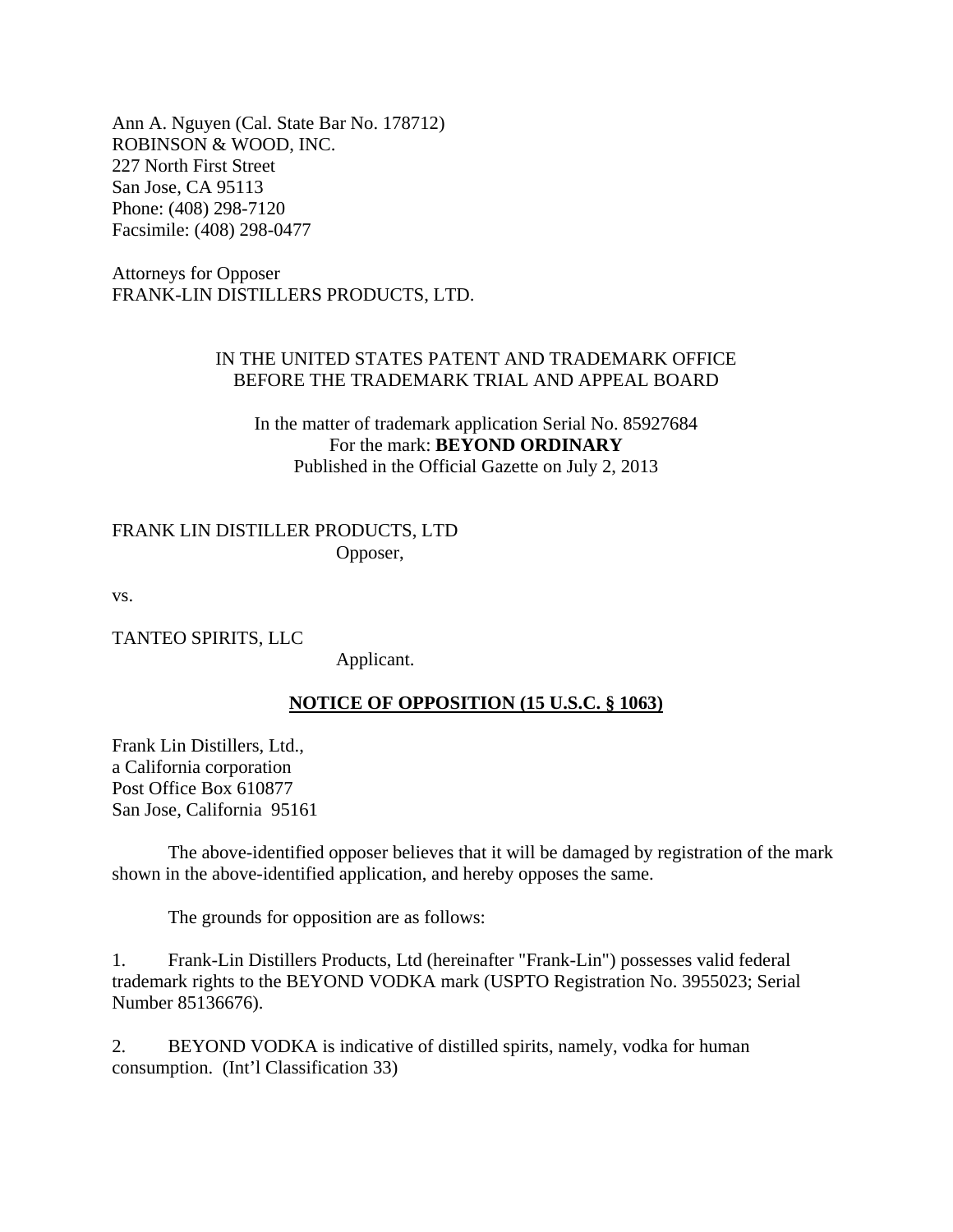3. Frank-Lin's date of first use of BEYOND VODKA was April 15, 2002.

4. Frank-Lin's date of first use in commerce of BEYOND VODKA was May 7, 2002.

5. Frank-Lin filed for federal trademark protection of BEYOND VODKA on or about September 23, 2010.

6. BEYOND VODKA was registered on the USPTO's Principal Register on May 3, 2011.

7. Tanteo Spirits, LLC ("Applicant") filed for federal trademark protection of BEYOND ORDINARY pursuant to 15 U.S.C. § 1051(a) on or about May 9, 2013. (USPTO Serial Number 85927684).

8. BEYOND ORDINARY is indicative of alcoholic beverages, namely, tequila infused with flavors. (Int'l Classification 33)

9. BEYOND ORDINARY was published for opposition on July 2, 2013.

10. Frank-Lin opposes the registration of Applicant's mark pursuant to 15 U.S.C. § 1052(d).

11. BEYOND ORDINARY consists of or comprises a mark which so resembles Frank-Lin's mark registered in the Patent and Trademark Office (i.e. BEYOND VODKA).

12. Applicant's use of BEYOND ORDINARY, when used on or in connection with Applicant's goods, will be likely to cause confusion, or to cause mistake, or to deceive, namely, with regard to BEYOND VODKA.

13. Applicant is not entitled to concurrent registration pursuant to 15 U.S.C. § 1052(d).

14. Frank-Lin does not consent to concurrent registration of Applicant's mark pursuant to 15 U.S.C. § 1052(d).

15. Frank-Lin further opposes the registration of Applicant's mark pursuant to 15 U.S.C. §  $1125(c)$ .

16. Applicant's use of BEYOND ORDINARY will commence, if at all, after BEYOND VODKA has become distinctive and famous and will cause dilution of the distinctive quality of Frank-Lin's BEYOND VODKA mark.

Date: August 29, 2013 ROBINSON & WOOD, INC.

 $\mathbf{B} \mathbf{y}: \mathbf{S}$ /

 ANN A. NGUYEN Counsel for Opposer, FRANK-LIN